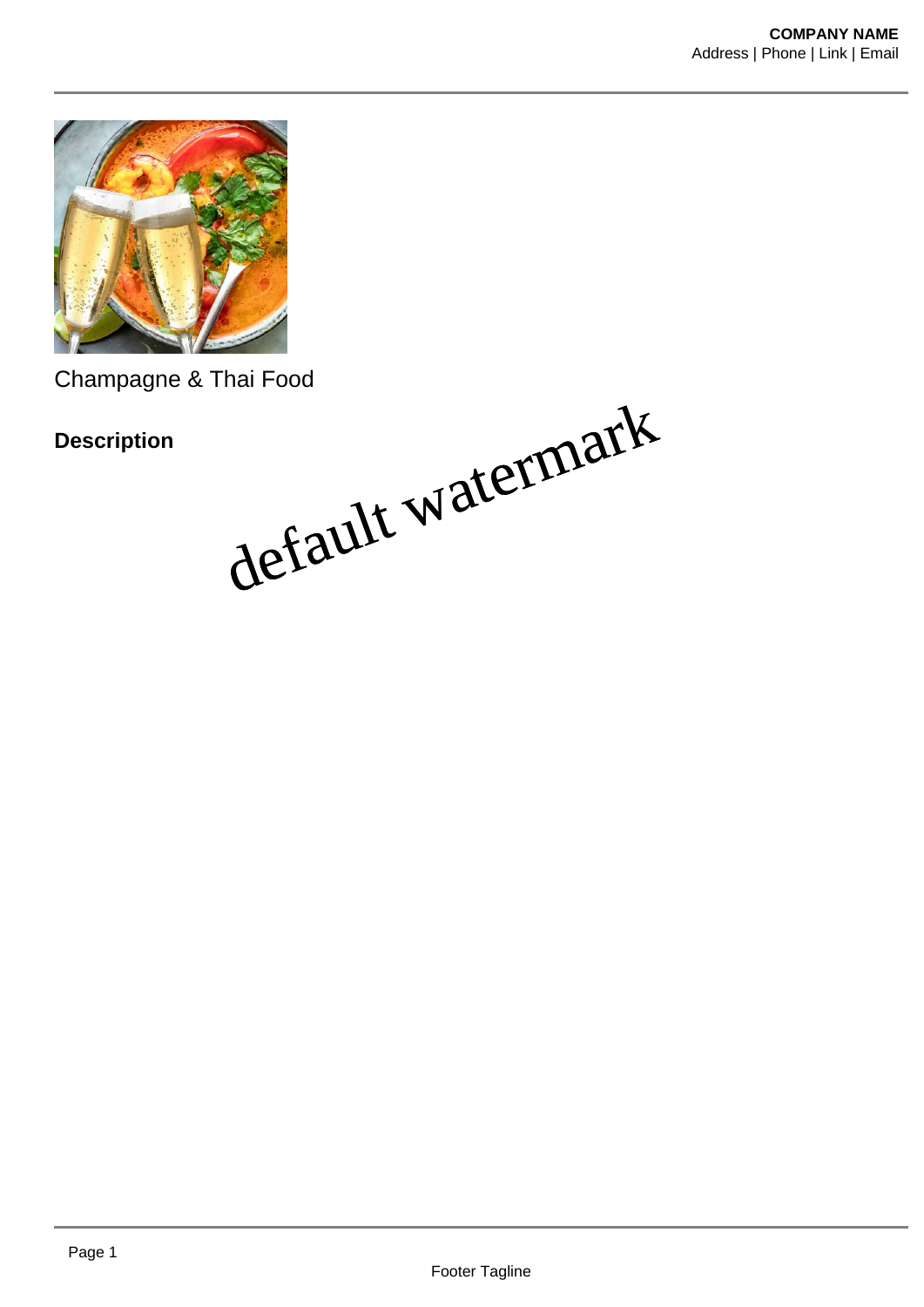default watermark

Truth: Wine pairs horridly with spicy Thai food. White wine might be a little better than red wine, but let's face it, red or white, the spicy, fish sauce gusto of Thai food is like a sledge hammer to the taste of wine and its complex, delicate flavors.

If you're enjoying a fiery pad kee mao (translation: shit drunk noodles) or putting nam jim (fish sauce and Thai chilis) on your Thai fried rice, or just eating som tom (spicy green papaya salad) the last thing you want to do is chug down a couple gulps of Chardonnay to tamp down the fire.

Beer is the common booze choice with Thai food. (Personally, I knock back a couple shots of Mekhong Thai whiskey<sup>1</sup> before and after dinner.) Beer puts out the fire and makes you burp. Mai Tais, Long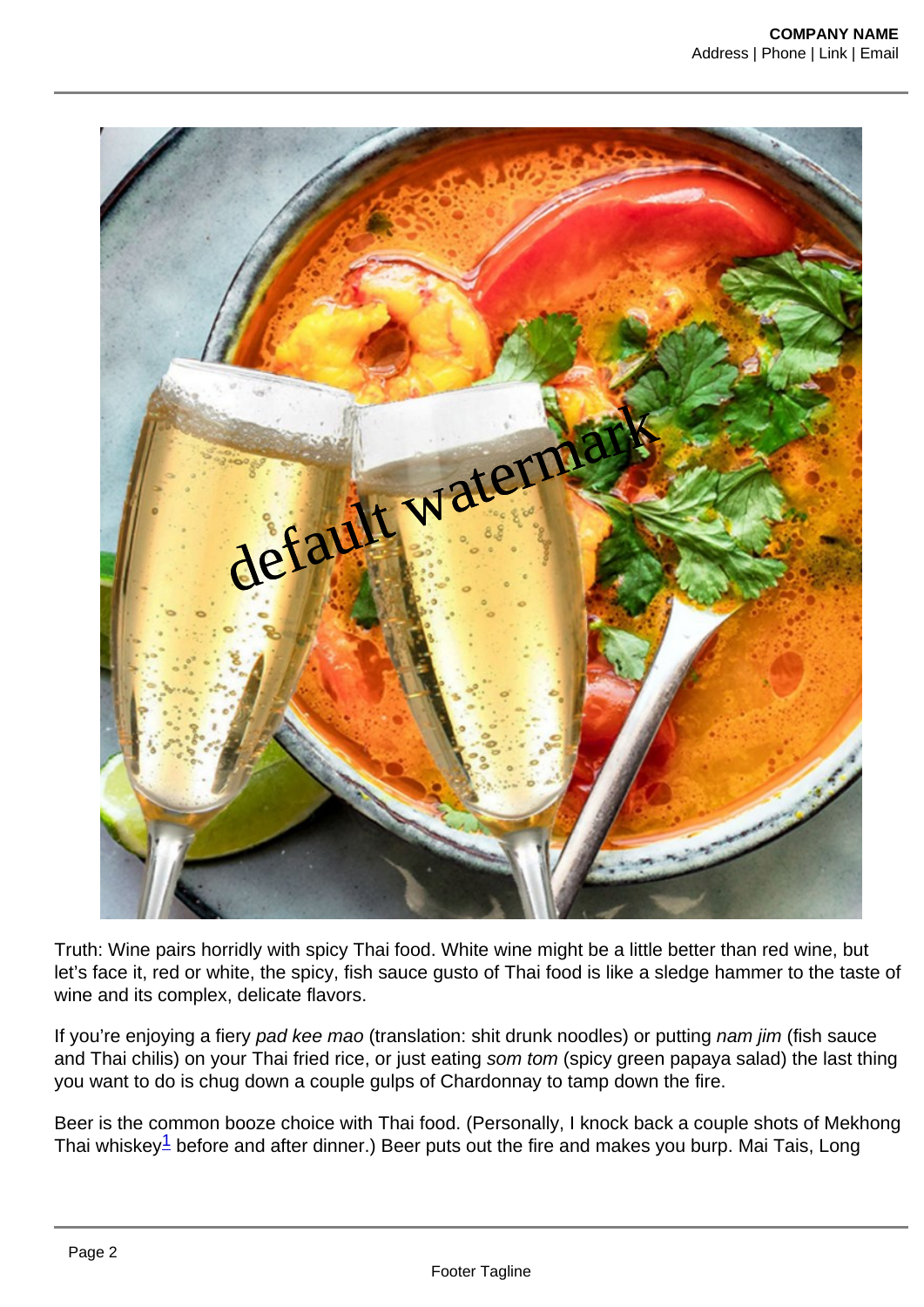Island Ice Teas, and Margaritas also pair well and stand up to spicy, fish sauce-drenched Thai dishes.

But wine and Thai food? Is there any way to broker a friendship between the two? And what about our favorite Benedictine monk, Dom Perignon, who in 1670 started making wine with tiny bubbles? Could he be the key to unlocking one of the greatest epicurean conundrums to confront our taste buds-wine and Thai food?

I unintentionally discovered the answers to these question a few years ago in Las Vegas. Not Pattaya or Chiang Mai or even Bangkok, but Sin City, USA. More specifically, at the Arias Casino on the Vegas Strip.

My Thai wife and I flew into Las Vegas to visit her Thai friends and we wanted Thai food. We decided on [Lemongrass,](https://aria.mgmresorts.com/en/restaurants/lemongrass.html) a trendy haunt located just off the the main casino. By the time we sat down for dinner, we were all well lubricated, at least us guys.

After the women ordered dinner-whole fish in herbs, pandan curry, ends saman curry, eggplant & crispy pork, spicy tofu, kao pad crab, green curry, tom yum soup, and fish maw-the husband of my wife's best friend (another farang) asked the wait result they served champagne. Without blinking, she produced a wine list with several selectors. (Nes, Dom was on the list.) well lubricated, at least us guys.<br>
ered dinner-whole fish in herbs, pandancy in the state same in the main easing. By the time<br>
in the dinner-whole fish in herbs, pandancy in the state same<br>
in the particular of the will

This was a first. I've been to hundreds of Thai restaurants in Thailand and the US, but this was the first to offer champagne. But again, this was the first time having Thai food on the Vegas Strip. Within minutes a bottle of champagne was sitting in a bucket of ice next to our table.

I adore champagne. My wife and I even made a pilgrimage to Epernay, France to pay homage to Dom Perignon. Still, I was rather surprised by the order of champagne. With Thai food? Never imagined such a thing. But it was a festive dinner with old friends. Besides, since I didn't order it, I didn't have to pay for it I figured.

A bite of fish followed by a sip of the bubbly. Not bad. A bite of pandan chicken and another sip. Better yet. Then the true test-the spicy tofu, and tom yum soup. Nirvana! The taste of the champagne held up just fine and the carbonation cooled the spiciness. Burrrrrrp. Game on!

It wasn't long before a second bottle of champagne arrived at our table. Needless to say, it was a great dinner with friends. If you haven't eaten fish maw and washed it down with the bubbly, well you haven't taken Thai food to its next level.

Since that dinner, I have often paired Thai food with champagne, sparkling wine and maybe the best choice, Prosecco. All carbonated wines.

## Bubble Logistics: Issues & Solutions

Outside the Vegas Strip, you'll probably never find a Thai restaurant that serves champagne. Very few even offer wine. So how do you drink champagne or any bubbly at a Thai restaurant?

The obvious option is BYOB, Bring Your Own Booze. Or better yet, BYOBAG, Bring Your Own Booze And Glasses. If you were eating at a French restaurant in Bangkok, you wouldn't hesitate to bring a special bottle of wine or champagne. So why not do it at a Thai restaurant? And the Thai restaurant